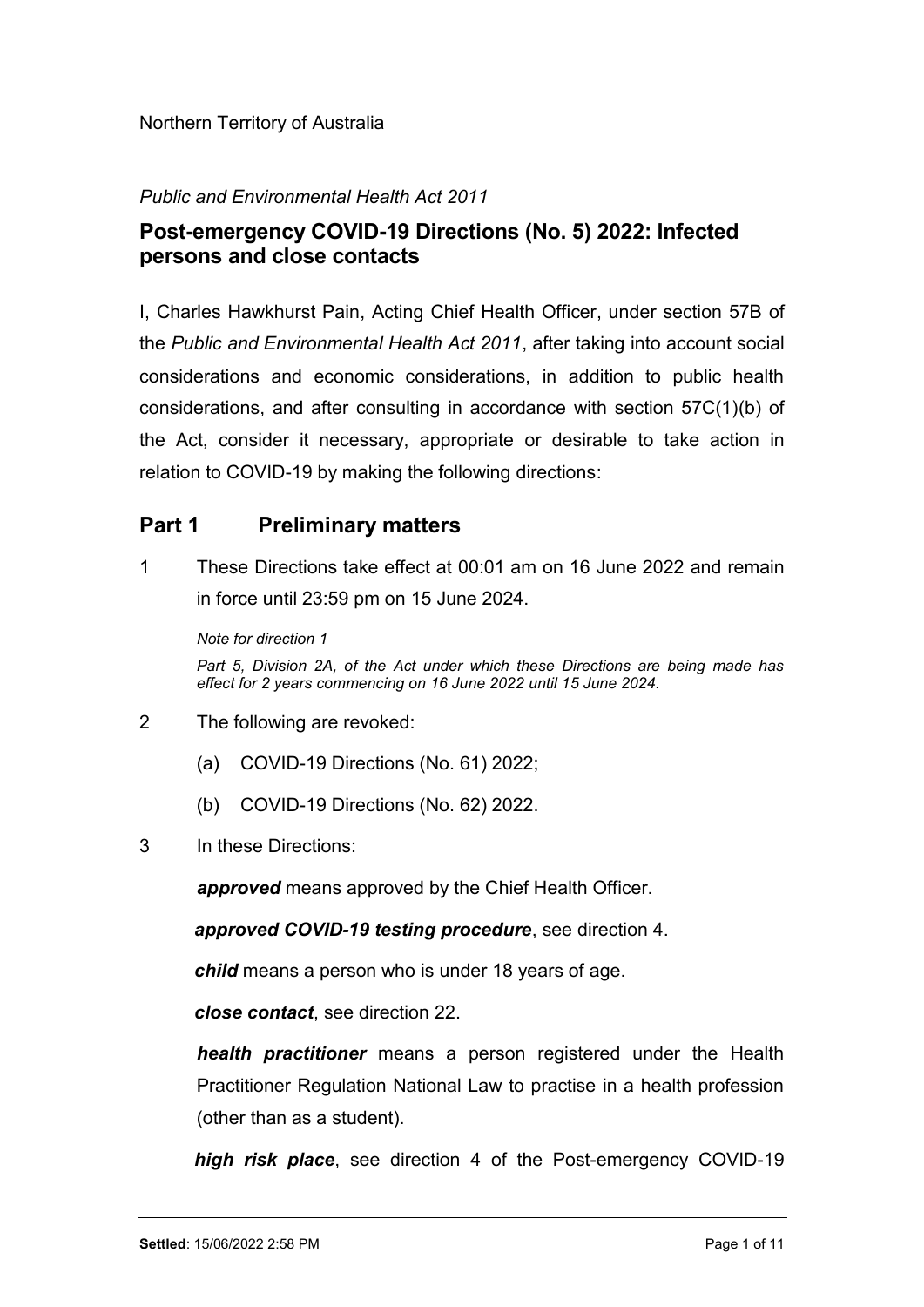Directions (No. 4) 2022 (as amended from time to time) or any subsequent Directions that replace and substantially correspond to those Directions.

infected, see direction 10.

**isolation period**, in relation to an infected person, means the period for which a person must be isolated under direction 11, calculated in accordance with direction 5.

suitable place, see direction 6.

symptoms, in relation to COVID-19, include fever (a temperature of 37.5°C or higher), chills or night sweat, cough, sore throat, tiredness (fatigue), difficulty breathing, headache, muscle pain (myalgia), loss of sense of smell (anosmia), distortion of sense of taste (dysgeusia), nausea and vomiting, joint pain, loss of appetite, runny nose and acute blocked nose (congestion).

```
Note for definition symptoms
```
See https://coronavirus.nt.gov.au/stay-safe/symptoms-testing

- 4 An approved COVID-19 testing procedure for a person consists of:
	- (a) subject to paragraph (b), a rapid antigen test approved by the Therapeutic Goods Administration, whether or not self-administered; or
	- (b) a polymerase chain reaction test only if specified or required by the person's treating health practitioner, the Chief Health Officer or a delegate of the Chief Health Officer.
- 5 An isolation period is calculated as follows:
	- (a) the period starts when the person:
		- (i) submits to or administers the approved COVID-19 testing procedure that resulted in the positive result; or
		- (ii) is notified by an authorised officer or health practitioner that the person is infected with COVID-19;
	- (b) the period ends at 12:00 noon on the last day of the period.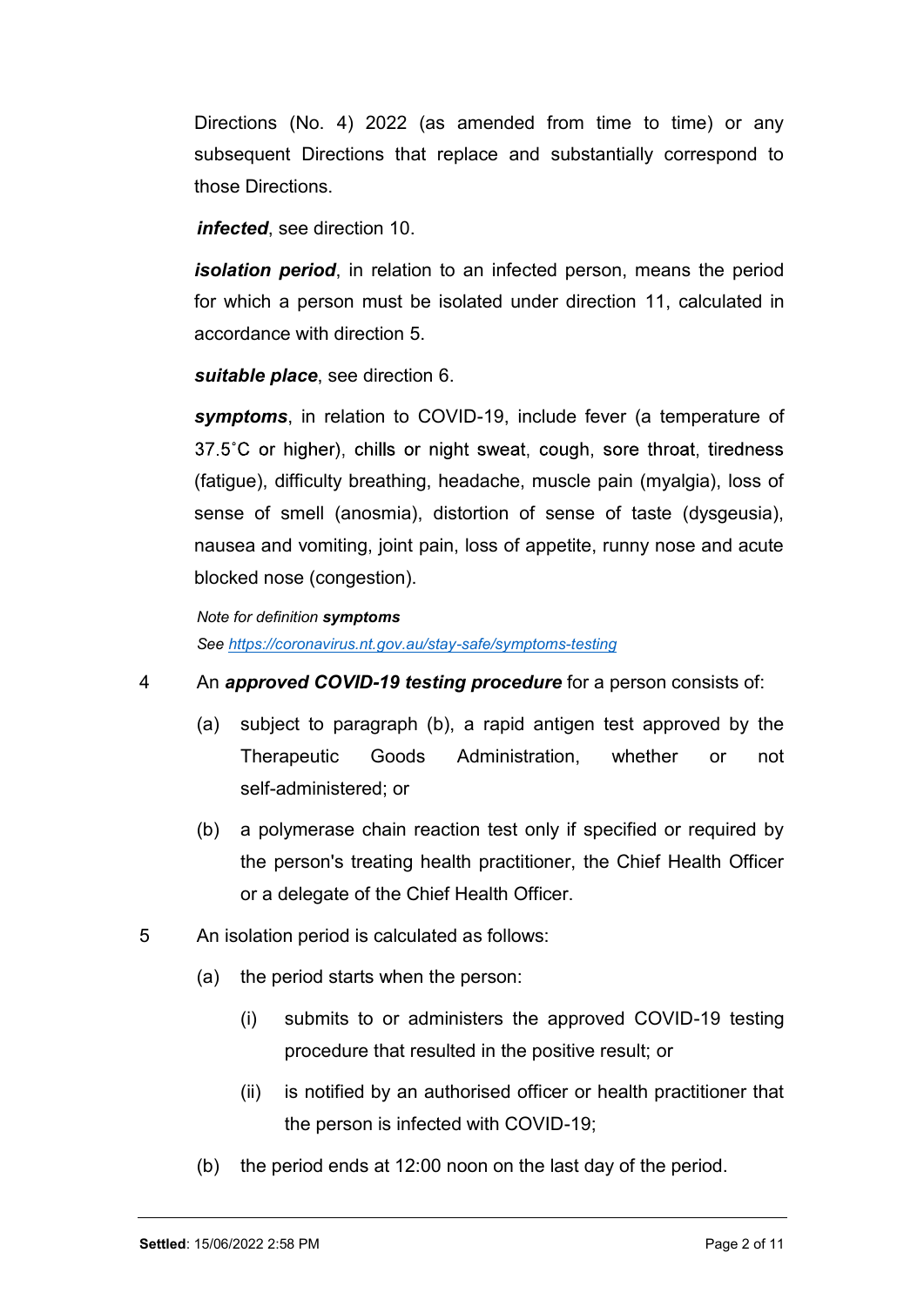Example for direction 5<br>In the case of a 7-day isolation period, a person who administers the test at 11:00 µ<br>on 12 July 2022 must remain isolated until 12 noon on 19 July 2022.<br>A place is a **suitable place** for isolation In the case of a 7-day isolation period, a person who administers the test at 11:00 pm on 12 July 2022 must remain isolated until 12 noon on 19 July 2022.

- 6 A place is a **suitable place** for isolation for a person if the place:
	- (a) is a residence, a room, a hostel, an apartment or a unit in commercial visitor accommodation or a hospital; and
	- (b) is capable of accommodating the person for the person's isolation period; and
	- (c) has a particular attribute or has access to a particular facility determined by the Chief Health Officer.
- 7 For direction 6, a place may be a suitable place for isolation for a person even if another person will reside at or occupy that place in the course of the person's isolation period.
- 8 These Directions prevail to the extent of any inconsistency with Post-emergency COVID-19 Directions (No. 4) 2022, as amended from time to time, or any subsequent Directions that replace and substantially correspond to those Directions.
- 9 A police officer or an authorised officer may:
	- (a) request a person who is not wearing a face mask as required by these Directions to state the person's reason for not doing so; and
	- (b) if the person claims to have a physical or mental health illness or condition, or a disability, that makes wearing a face mask unsuitable  $-$  require the person to produce evidence to support that claim.

# Part 2 Infected persons

- 10 A person is considered to be *infected* and must isolate in accordance with direction 11 if the person:
	- (a) returns a positive result to an approved COVID-19 testing procedure; or
	- (b) is notified by an authorised officer or health practitioner that the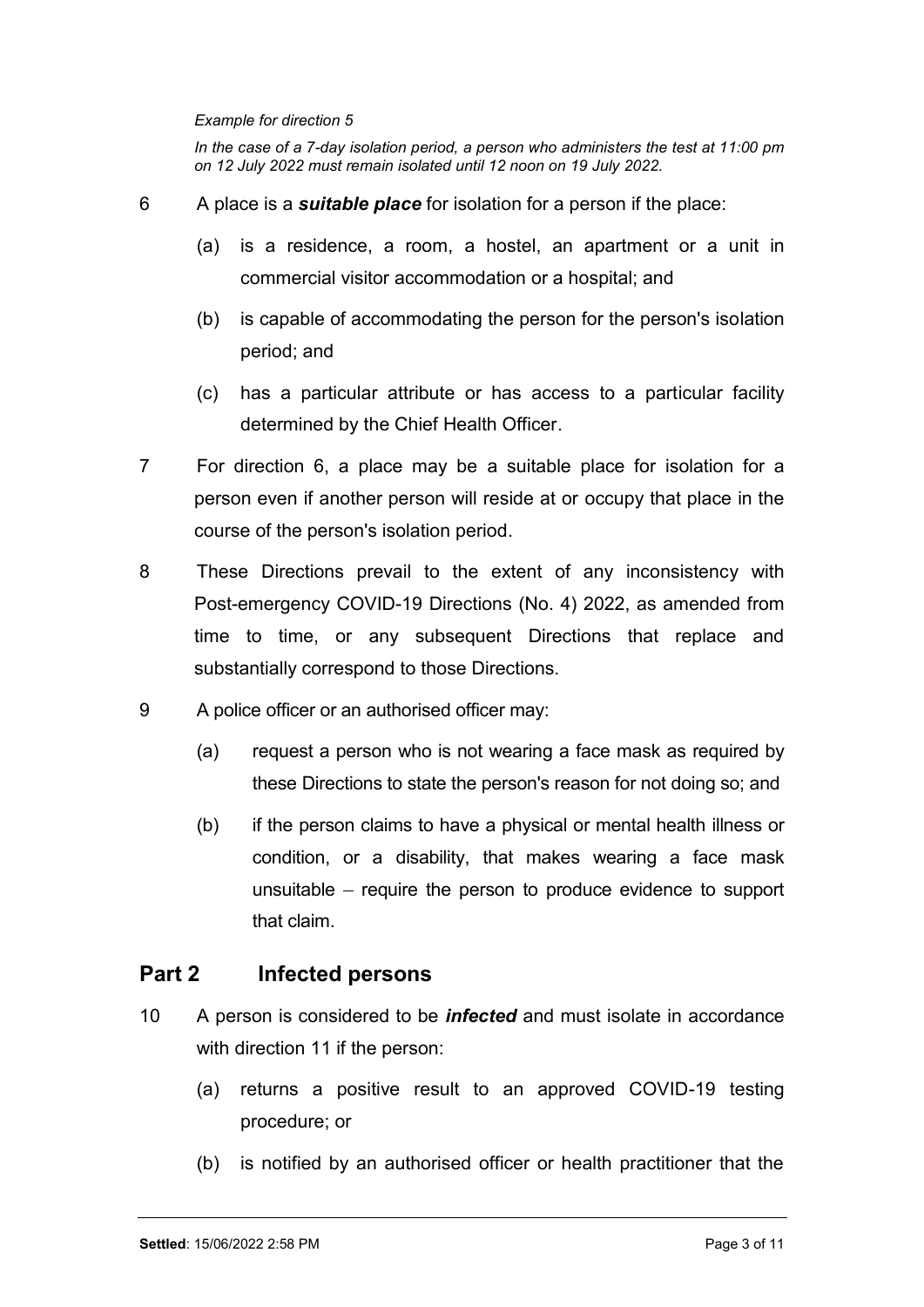person is infected with COVID-19.

- 11 An infected person must travel directly to a suitable place for isolation and remain isolated in that place for the following isolation period or any longer period required under direction 19:
	- (a) 7 days, unless the infected person has symptoms of COVID-19 on the 7th day of the person's isolation period;
	- (b) if the infected person has symptoms of COVID-19 on the 7th day of the person's isolation period  $-$  until the symptoms have resolved or a medical practitioner specifies in writing that the person is no longer infectious with COVID-19.

### Note for Direction 11

There is no need to continue testing after the end of the isolation period. See direction 23.

- 12 Despite direction 11:
	- (a) an infected person who is a child may travel between the premises of the child's parents, or persons responsible for the child, during the child's isolation period if both premises are suitable places; and
	- (b) if an infected person in isolation is a parent of, or is responsible for, a child the infected person may leave their suitable place in order to drop off or pick up the child:
		- (i) at the premises of another parent or an adult responsible for the child; and
		- (ii) in the case of a child who is not required to isolate, at any other place.

#### Example for direction 12(a)

If a child is required to isolate for 7 days, the child may isolate for 3 days at the residence of the first parent and for 4 days at the residence of the second parent.

Note for direction 12(a)

A formal custody arrangement is not required to be in place in relation to the child.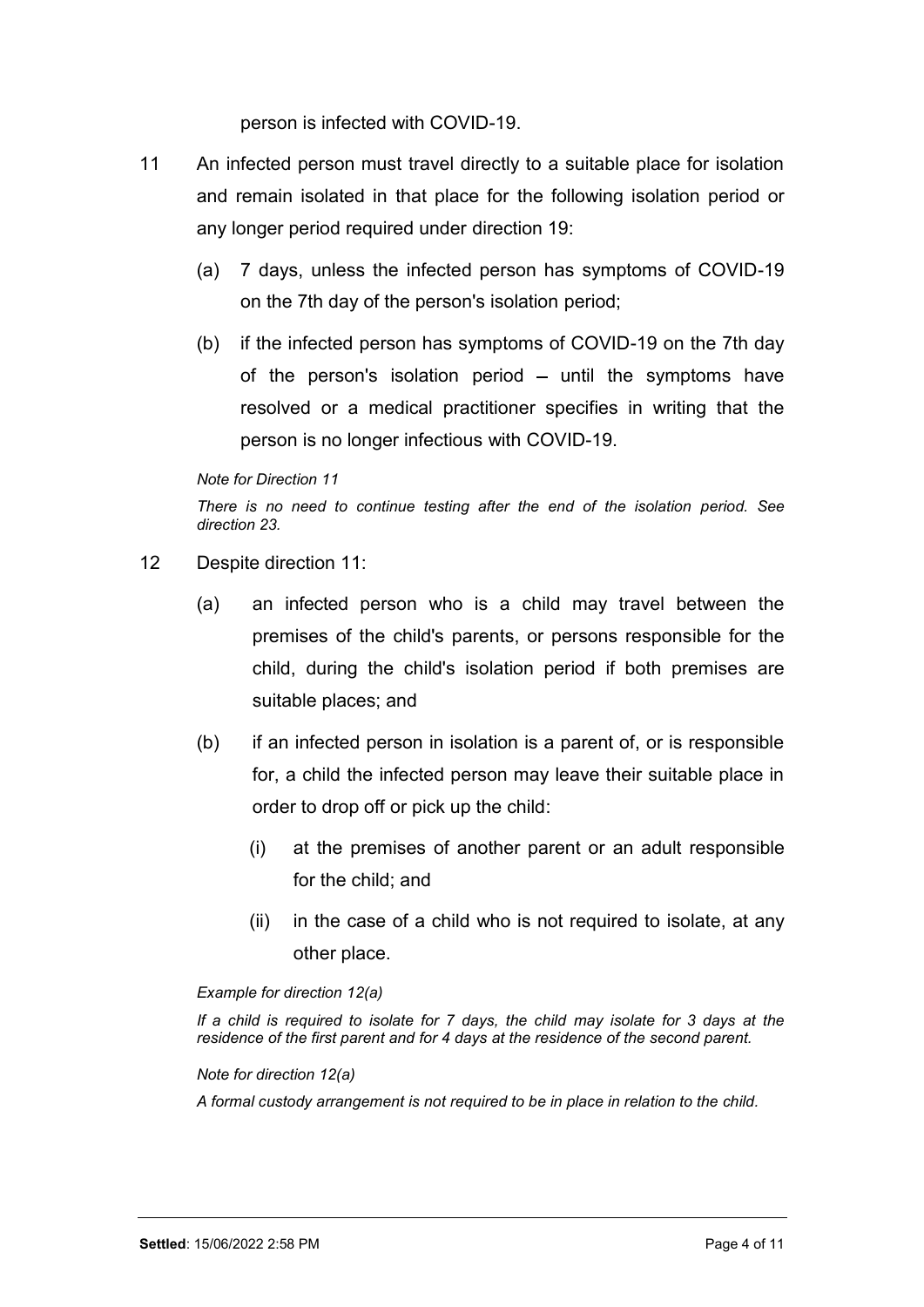# Part 3 Rules during isolation

- 13 A child who is required to isolate must do so where at least one parent or responsible adult will be responsible for the child during the isolation period.
- 14 A person in isolation must not leave the person's suitable place except:
	- (a) for urgent medical purposes, including obtaining rapid antigen tests, medical supplies, receiving medical care or being tested or assessed for infection with COVID-19; or
	- (b) in an emergency; or
	- (c) in accordance with direction 12; or
	- (d) in order to leave the Territory; or
	- (e) for a compassionate purpose in accordance with a temporary exemption given by the Chief Health Officer.

### Example for direction 14(e)

A person wishes to attend the funeral of a relative or close friend.

- 15 A person in isolation must not permit any other person to enter the person's suitable place unless the other person:
	- (a) usually resides at the place; or
	- (b) is entering for urgent medical purposes, including delivering medical supplies, providing medical care or testing or assessing for infection with COVID-19; or
	- (c) is entering because of an emergency or another urgent reason.

#### Note for direction 15

A person isolating in a suitable place may be subject to further specific instructions from an authorised officer regarding the person's behaviour or the manner in which the person is to isolate. See section 57G of the Act.

- 16 A person who leaves the person's suitable place for a reason specified in direction 14 must, while outside the suitable place:
	- (a) wear a face mask securely over the person's nose and mouth; and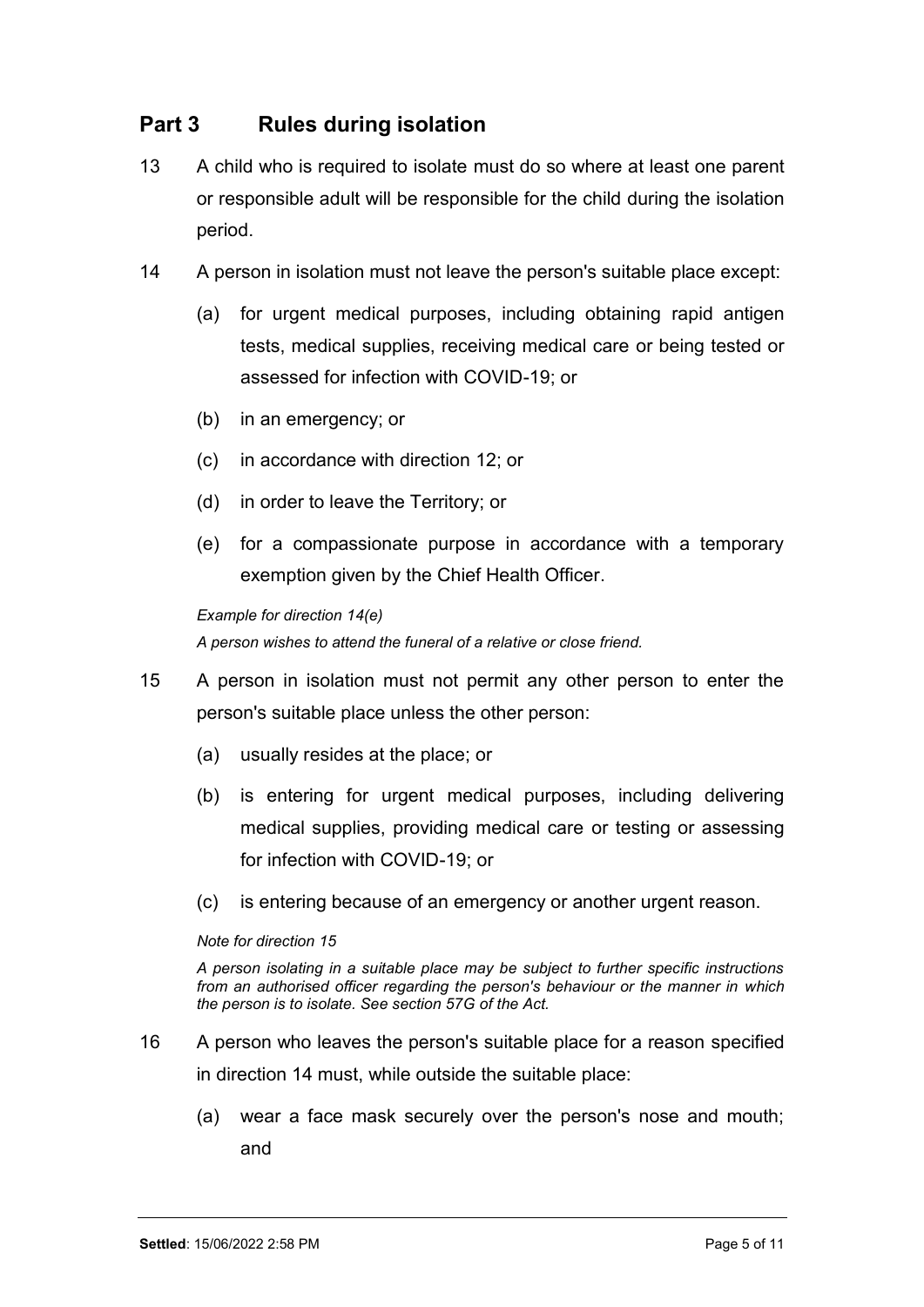(b) stay at least 1.5 m away from other people where possible.

Note for direction 16(b)

It may not be possible for a person to stay 1.5 m away from other people if, for example:

- (a) the person must approach a health practitioner in order to receive treatment;
- (b) the person must approach another person in order to receive assistance in an emergency.
- 17 Despite direction 16, a person is not required to wear a face mask if the person:
	- (a) is eating or drinking; or
	- (b) is asked to remove the face mask to ascertain the person's identity; or
	- (c) is requested by a health practitioner to remove the face mask in order to enable the practitioner to administer treatment to the person; or
	- (d) must remove it in an emergency.
- 18 Despite direction 11, an infected person must isolate in a place specified by the Chief Health Officer or an authorised officer, if the Chief Health Officer or an authorised officer is satisfied that:
	- (a) the person does not have a suitable place to isolate; or
	- (b) the person requires treatment or supervision.
- 19 Despite direction 11, the Chief Health Officer or a delegate of the Chief Health Officer may extend the isolation period for a person and require them to submit to testing for COVID-19 infection if satisfied that the person is infected or at risk of causing others to be infected.

# Part 4 Requirements after isolation

- 20 A person who was in isolation under these Directions must comply with this Part for the 7-day period after the end of the person's isolation period.
- 21 The person must not enter a high risk place unless:
	- (a) the person resides in the high risk place; or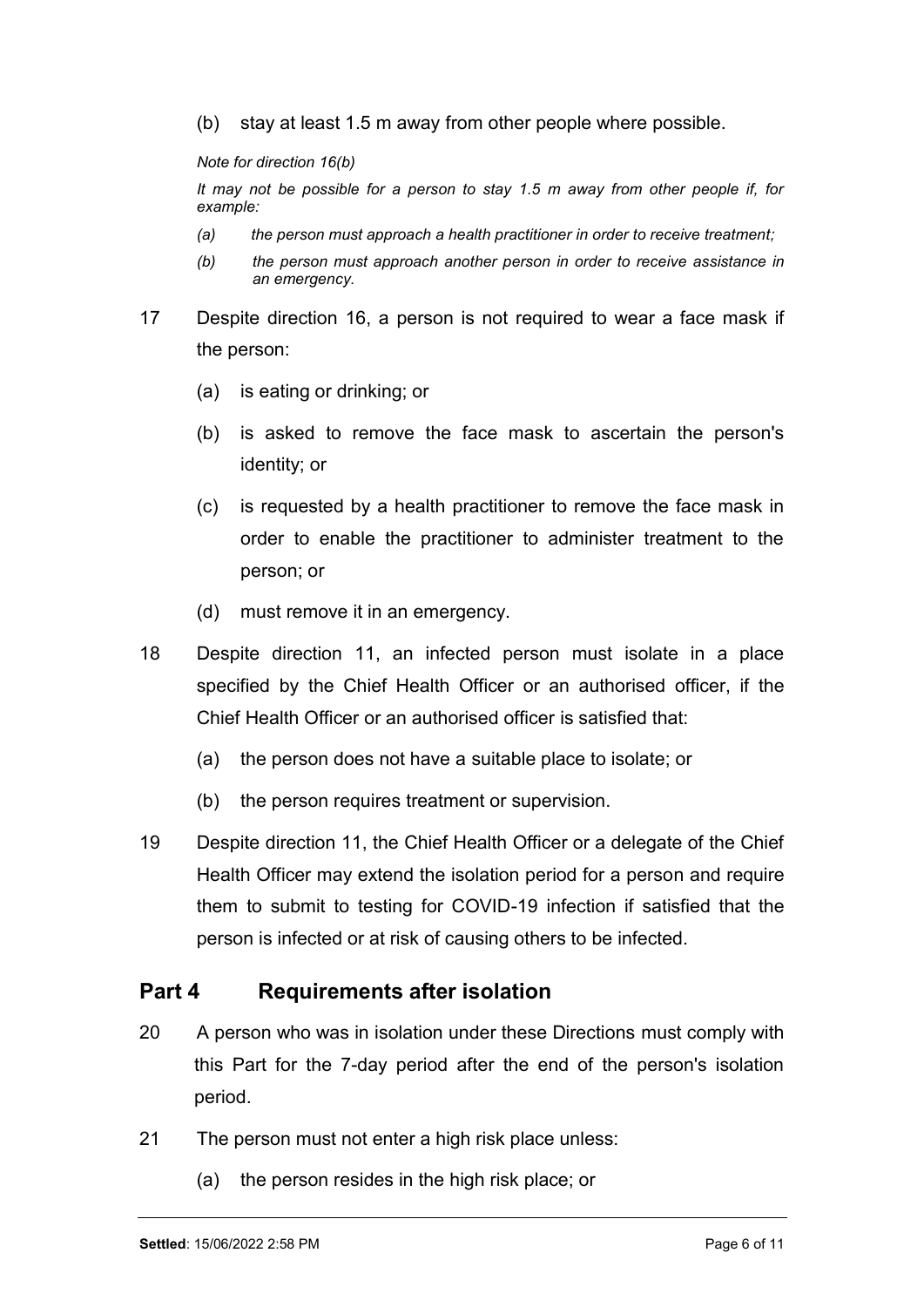- (b) the person works in the high risk place; or
- (c) the person requires entry to the high risk place to access a service.

Examples for direction 21(c)

- 1 The person requires entry to a hospital due to an urgent need for medical treatment.
- 2 The person requires entry to a shelter due to experiencing homelessness or family violence.

## Part 5 Close contacts

## Division 1 General matters

- 22 Subject to direction 23, a person is a **close contact** of an infected person if the person:
	- (a) resides with or stays overnight in the same premises as an infected person who is infectious; or
	- (b) is in close contact with an infected person who is infectious for a continuous period of 4 hours or more while indoors; or
	- (c) is notified by Chief Health Officer, a delegate of the Chief Health Officer or an authorised officer that the person is a close contact of an infected person.

Examples for direction 22(b)

- 1 Friends who have face to face contact at an indoor dinner party.
- 2 Workers who attend an all-day office workshop together in a conference room.
- 3 People travelling together in a car.
- 23 For 12 weeks after completing an isolation period, a formerly infected person is not:
	- (a) a close contact of another infected person; or
	- (b) required to submit to or self-administer an approved COVID-19 testing procedure under these Directions or any other Post-emergency COVID-19 Directions.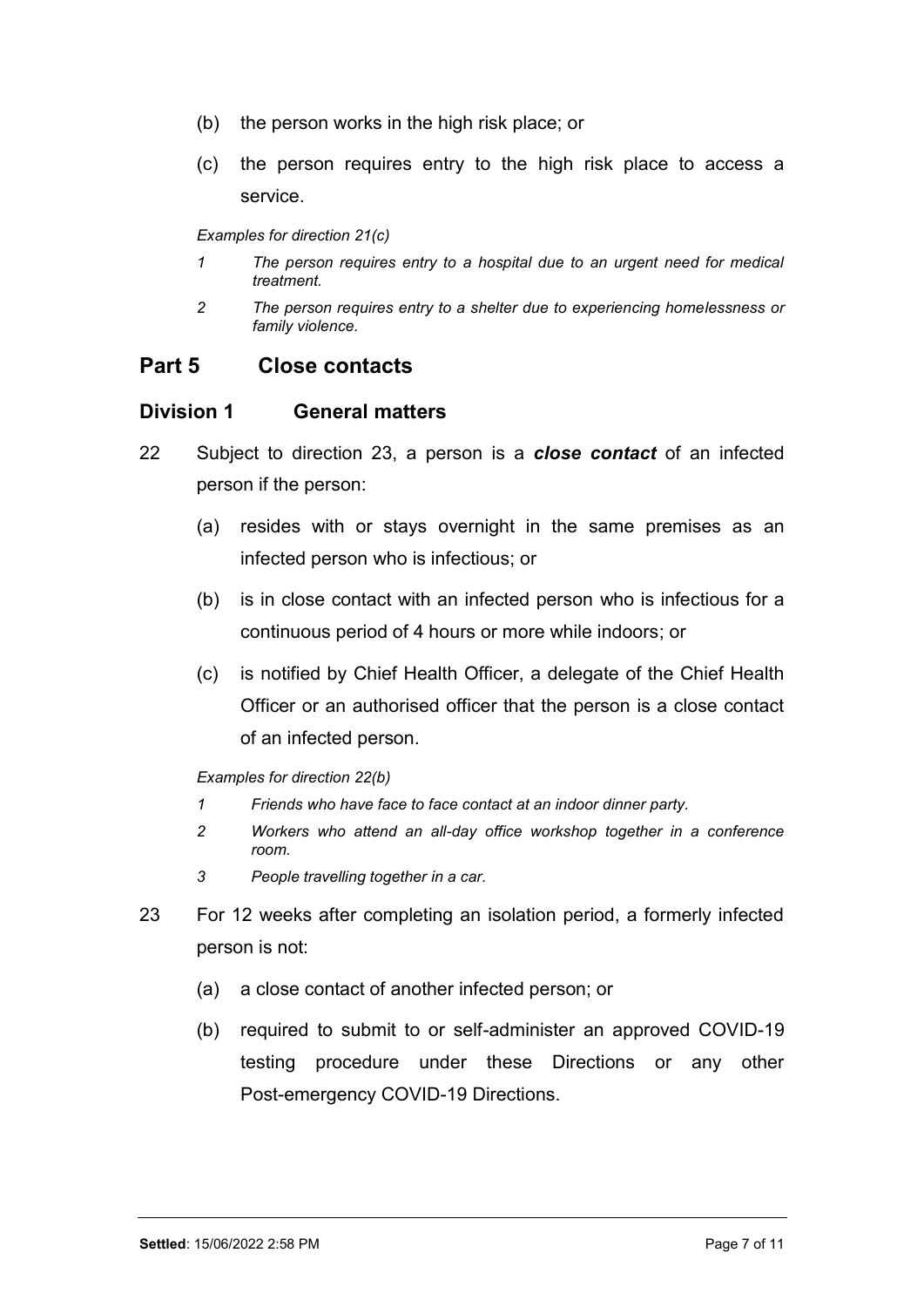- Division 2 Testing and checking for symptoms<br>24 A close contact must submit to or self-administer an approved<br>COVID-19 testing procedure as follows: 24 A close contact must submit to or self-administer an approved COVID-19 testing procedure as follows:
	- (a) within 3 days of becoming a close contact; and
	- (b) on the 6th day after becoming a close contact; and
	- $(c)$  if the close contact has symptoms of COVID-19 immediately after the symptoms start.

#### Note for direction 24

The mandatory reporting of positive rapid antigen test results is required under Post-emergency COVID-19 Directions (No. 03) 2022. If a close contact tests positive, they are an infected person  $-$  see Part 2.

- 25 A person must regularly check for symptoms of COVID-19 for 7 days after becoming a close contact.
- 26 If a person self-administers a rapid antigen test under these Directions, the person must:
	- (a) use a rapid antigen test approved by the Therapeutic Goods Administration; and
	- (b) follow the manufacturer's instructions on storage and administration of the rapid antigen test; and
	- (c) after administering the rapid antigen test, retain photos of the test result, the packaging displaying the batch number and a document identifying person.

Example for direction 26(c)

A photo of the person's driver's licence or other form of identification.

Note for direction 26

The mandatory reporting of positive rapid antigen test results is required under Post-emergency COVID-19 Directions (No. 3) 2022. If a close contact tests positive, they are an infected person  $-$  see Part 2. There is no need to report a negative test.

## Division 3 Requirements for close contacts

- 27 A person who is a close contact must comply with this Division for 7 days after the person becomes a close contact.
- 28 The person must not enter a high risk place, unless: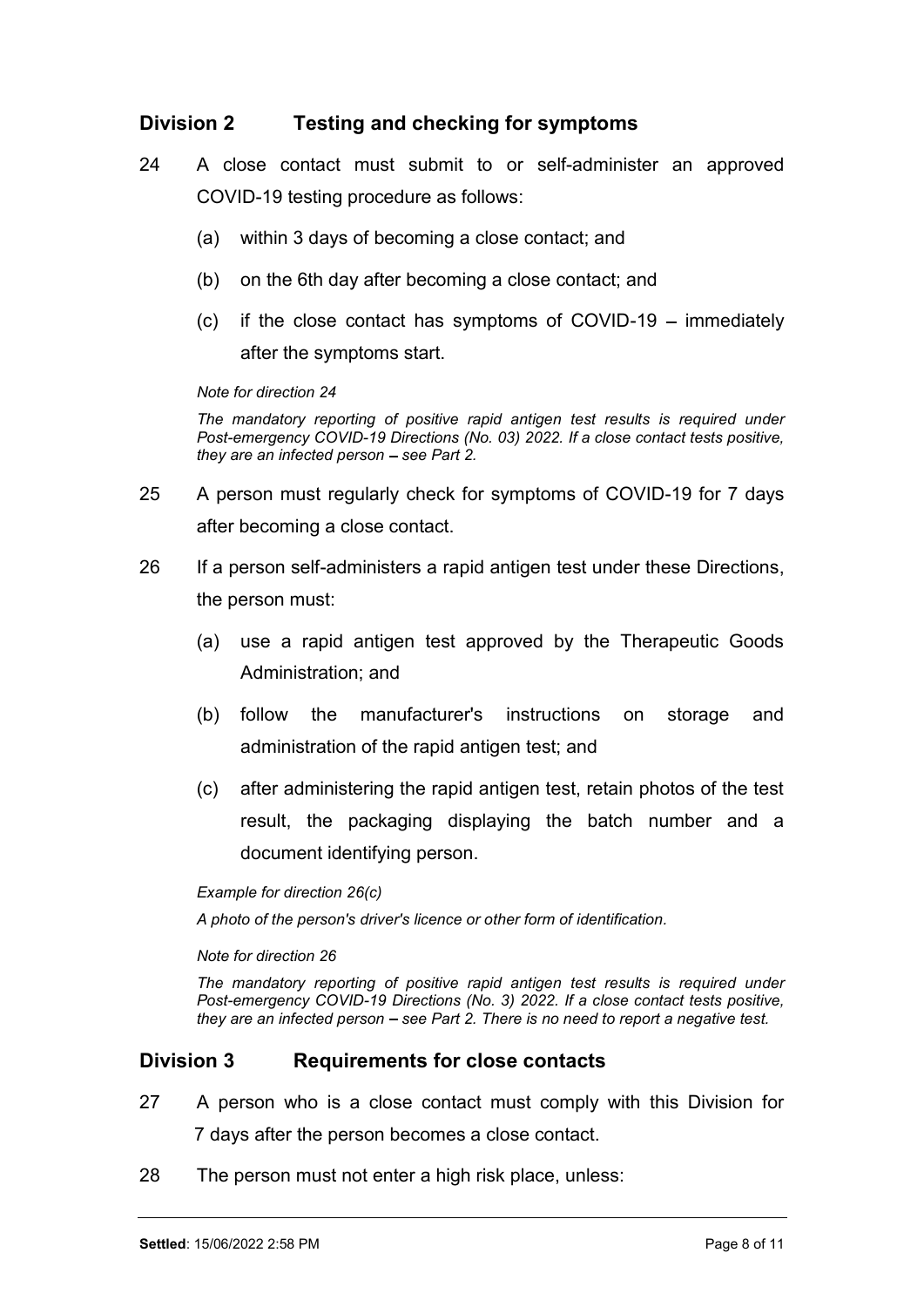- (a) the person resides in the high risk place; or
- (b) subject to direction 29, the person works in the high risk place; or
- (c) the person requires entry to the high risk place to access a service.

#### Examples for direction 28(c)

- 1 The person requires entry to a hospital due to an urgent need for medical treatment.
- 2 The person requires entry to a shelter due to experiencing homelessness or family violence.
- 29 If the person is required to attend a high risk place to perform their work, the person may perform work at the high risk place if the person:
	- (a) submits to or self-administers a rapid antigen COVID-19 testing procedure, and returns a negative result, before entering the high risk place for the first time each day; and
	- (b) complies with the requirements of direction 16(a) and (b) while at the high risk place.
- 30 The person must wear a face mask securely over the person's nose and mouth while the person is outside the premises where the person resides.
- 31 Despite direction 30, the person is not required to wear a mask if the person:
	- (a) is inside a residence; or
	- (b) is a child who is not more than the age to attend grade 6; or
	- (c) has a physical or mental health illness or condition, or a disability, that makes wearing a face mask unsuitable; or
	- (d) is engaged in exercise or is swimming; or
	- (e) is communicating with a person who is hearing impaired and visibility of the person's mouth is essential; or
	- (f) is inside a private vehicle or vessel, that is not being used for commercial purposes, or is alone in a commercial vehicle or vessel; or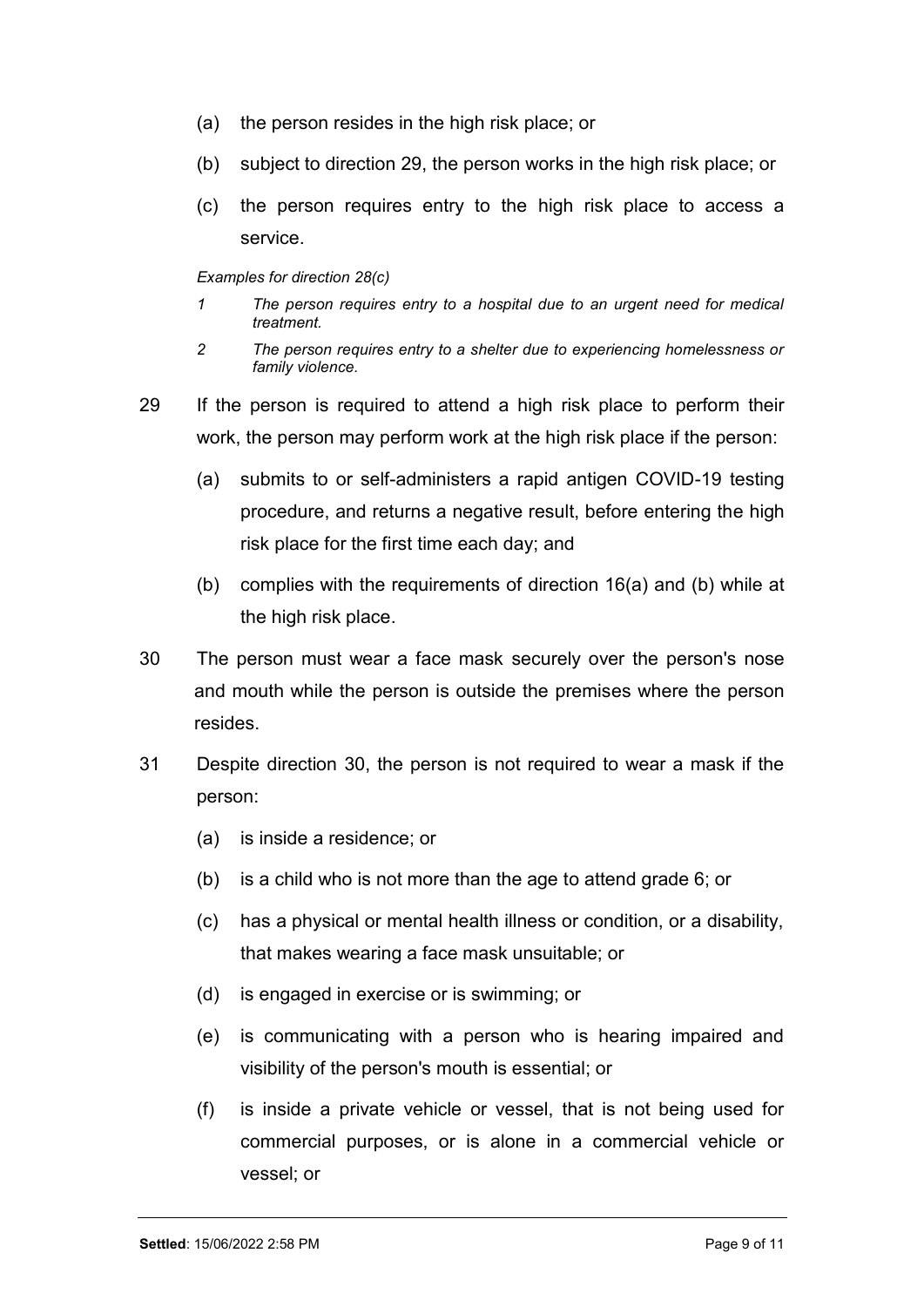- (g) is eating or drinking; or
- (h) is asked to remove the face mask to ascertain the person's identity; or
- (i) is requested by a health practitioner to remove the face mask in order to enable the practitioner to administer treatment to the person; or
- (j) is a teacher, educator or child care worker in a school or child care facility who removes it for the purpose of teaching or child care activities; or
- (k) must remove it in an emergency; or
- (l) is outdoors and more than 1.5 m away from another person who does not reside at the same premises as the person.
- 32 The person must notify their employer and any educational facility the person attends that they are a close contact, before attending the premises of the employer or facility.

# Part 6 Transitional matters

- 33 Any person who is in isolation under COVID-19 Directions (No. 61) 2022 when these Directions take effect:
	- (a) is subject to these Directions if the person would have any isolation period remaining under these Directions, as calculated in accordance with these Directions, from the day the person entered isolation under those Directions; or
	- (b) is released from isolation if the person would have no isolation period remaining under these Directions, as calculated in accordance with these Directions, from the day the person entered isolation under those Directions.
- 34 Any person who is in quarantine under COVID-19 Directions (No. 61) 2022 when these Directions take effect is released from quarantine.